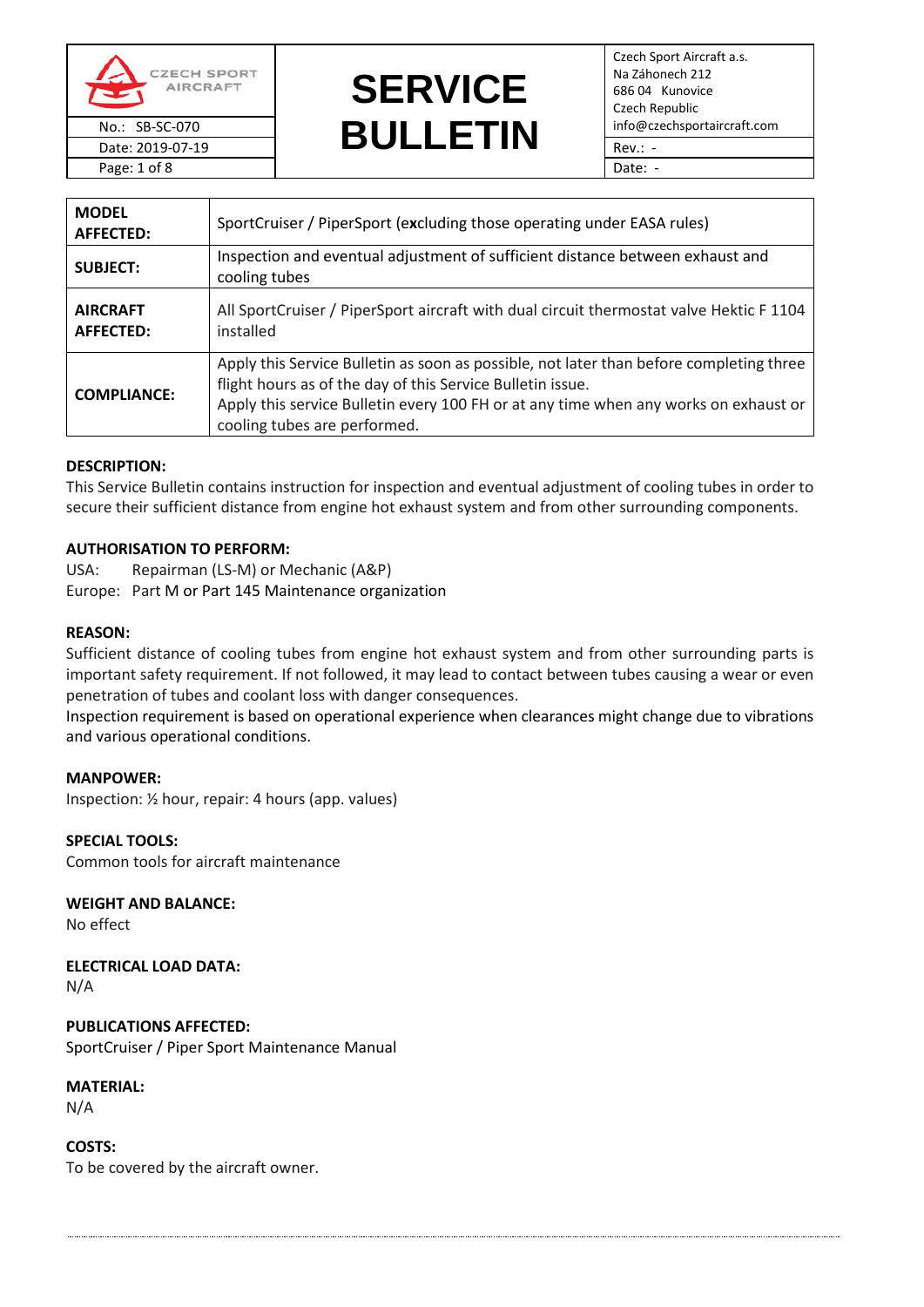

# **SERVICE**  No.: SB-SC-070<br>Date: 2019-07-19 **BULLETIN** Fev.: -Date: 2019-07-19 Rev.: -

#### **ACCOMPLISHMENT INSTRUCTIONS:**

- 1. Move the aircraft to a suitable place to perform the work.
- 2. Remove the engine upper cowling (see the SC-AMM-1-0-00, the latest revision).
- 3. Disconnect the battery terminals (see the SC-AMM-1-0-00, the latest revision).
- 4. Disconnect the carburetor air inlet hose from the left NACA inlet of the lower cowling (see the SC-AMM-1-0-00, the latest revision).
- 5. Disconnect the air inlet hose bringing the air into the heat exchanger (if installed) from the right NACA inlet of the lower engine cowling (see the SC-AMM-1-0-00, the latest revision).
- 6. Remove the engine lower cowling (see the SC-AMM-1-0-00, the latest revision).
- 7. Inspect tubes of cooling system on sufficient distance from exhaust tubes or other components (engine body, engine mounting, etc.) according to Figures 1 - 7. Ensure that at least the minimum distance provided in Table 1 below is kept.
- 8. If needed, release fixing stripes and clips and adjust positioning of cooling tubes in hose fittings accordingly. The recommended minimum distances are shown i[n Table 1.](#page-1-0)

<span id="page-1-0"></span>*Table 1: Recommended minimum distances between cooling and exhaust tubes or other components*

| Figure No.                                                                                               | Dimension    | Recommended<br>minimum distance<br>from hot parts and<br>other components<br>(mm) |
|----------------------------------------------------------------------------------------------------------|--------------|-----------------------------------------------------------------------------------|
| Figure 1: Distance between exhaust and coolant tube                                                      | A            | 8                                                                                 |
| Figure 2: Distance between exhaust and thermostat valve                                                  | <sub>B</sub> | 8                                                                                 |
| Figure 3: Distance between cooling tube and engine mount $-$ left<br>$side - bottom$ view<br>(left side) | C            | 5                                                                                 |
| Figure 4: Distance between cooling tube and engine mount $-$ right<br>side – bottom view<br>(right side) | D            | 5                                                                                 |
| Figure 5: Distance between cooling tube and alternator sensor -<br>view from above                       | F            | 5                                                                                 |
| Figure 6: Distance between cooling tube and Spark plug – $view$<br>from the right                        | F            | 2                                                                                 |
| Figure 7: Distance between cooling tube and fixing stripe free ends                                      | G            | 10                                                                                |

## 9. After adjustment of distances tighten all released fittings and components and check the distances again.

Note: In case any recommended distance would not be possible to maintain, then

- for insufficient distance between cooling tube and exhaust system protect relevant cooling tube from exhaust system by proper thermo-insulating foil, or
- for insufficient distance between cooling tubes and other parts of engine compartment (engine mount, spark plugs, etc.) protect relevant tube from undesirable contact by a sufficient dampening insert (e.g. Silicone tube ID25, MVQ-blue, QI 512K2204).
- 10. Install the engine lower cowling (see the SC-AMM-1-0-00, the latest revision).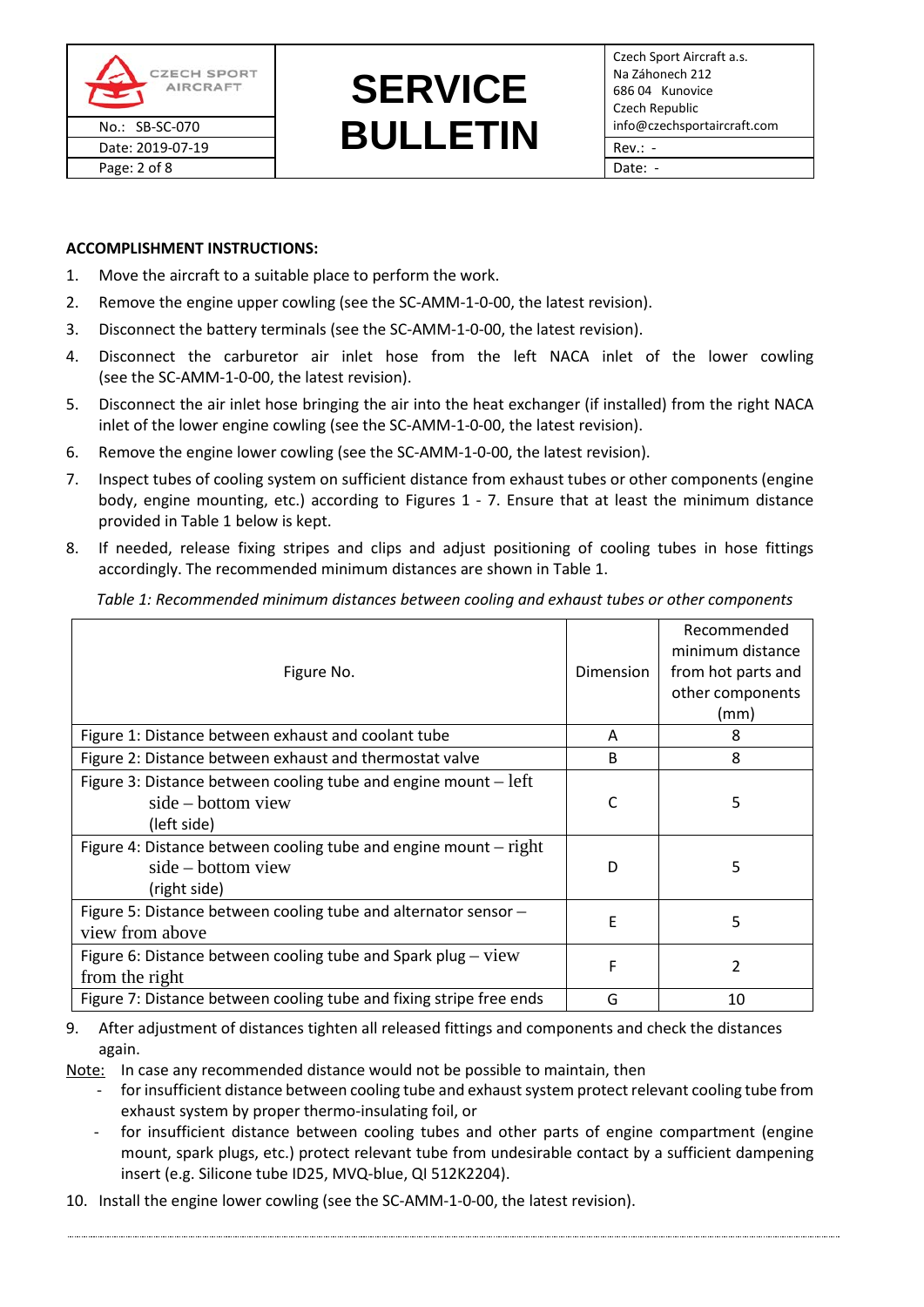



- 11. Connect the carburetor air inlet hose on the left side of the NACA inlet of the lower cowling (see the SC-AMM-1-0-00, the latest revision).
- 12. Connect the air inlet hose bringing the air into the heat exchanger (if installed) to the right NACA inlet of the lower engine cowling (see the SC-AMM-1-0-00, the latest revision).
- 13. Connect the aircraft battery terminals.
- 14. Install the engine upper cowling (see the SC-AMM-1-0-00, the latest revision).
- 15. Depending on corrective actions made on cooling system, perform engine run test and check the cooling system on leakage (see the SC-AMM-1-0-00, the latest revision).
- 16. Complete the aircraft records (log book) to reflect compliance with this Service Bulletin.
- 17. Thereby, the performance of this Service Bulletin is completed.

## **SUPPLEMENTS:**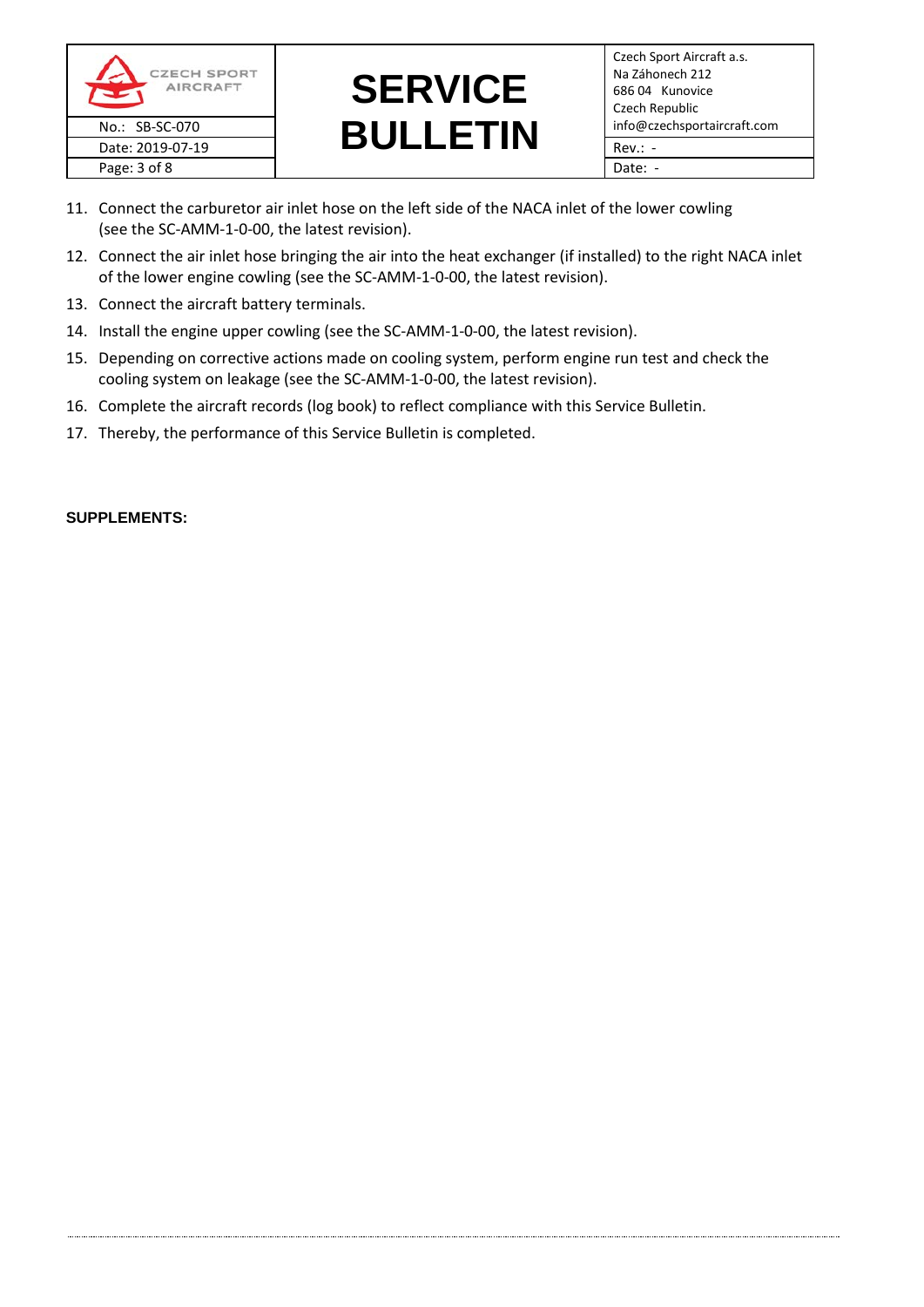



Czech Sport Aircraft a.s. Na Záhonech 212 686 04 Kunovice Czech Republic

*Figure 1: Distance between exhaust and coolant tube*

<span id="page-3-0"></span>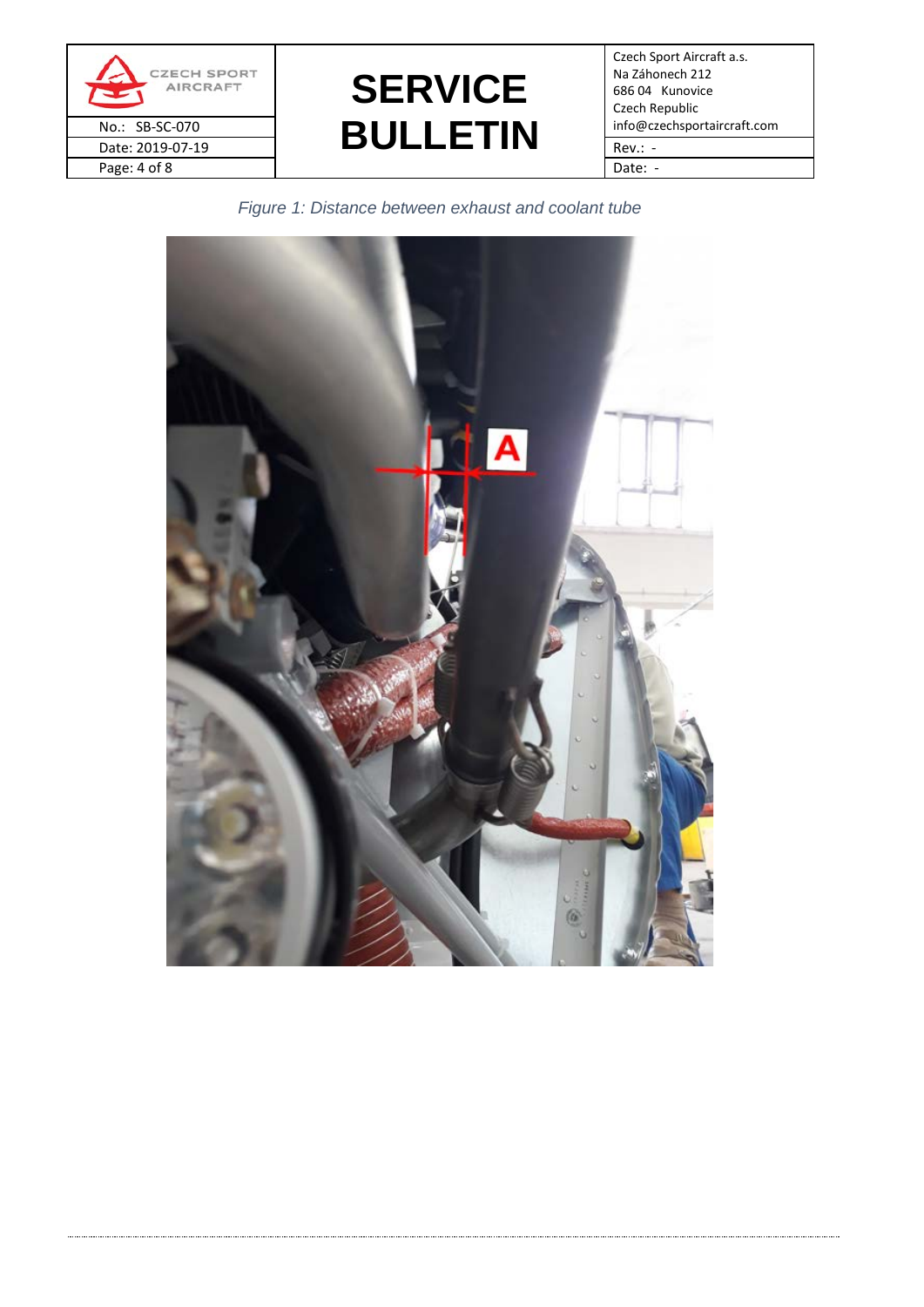

**SERVICE**  No.: SB-SC-070<br>Date: 2019-07-19 **BULLETIN** Fev.: -Date: 2019-07-19  $\begin{array}{|c|c|c|c|c|c|c|c|c|}\n\hline\n\hline\n\end{array}$  Rev.: -

Czech Sport Aircraft a.s. Na Záhonech 212 686 04 Kunovice Czech Republic

*Figure 2: Distance between exhaust and thermostat valve*

<span id="page-4-0"></span>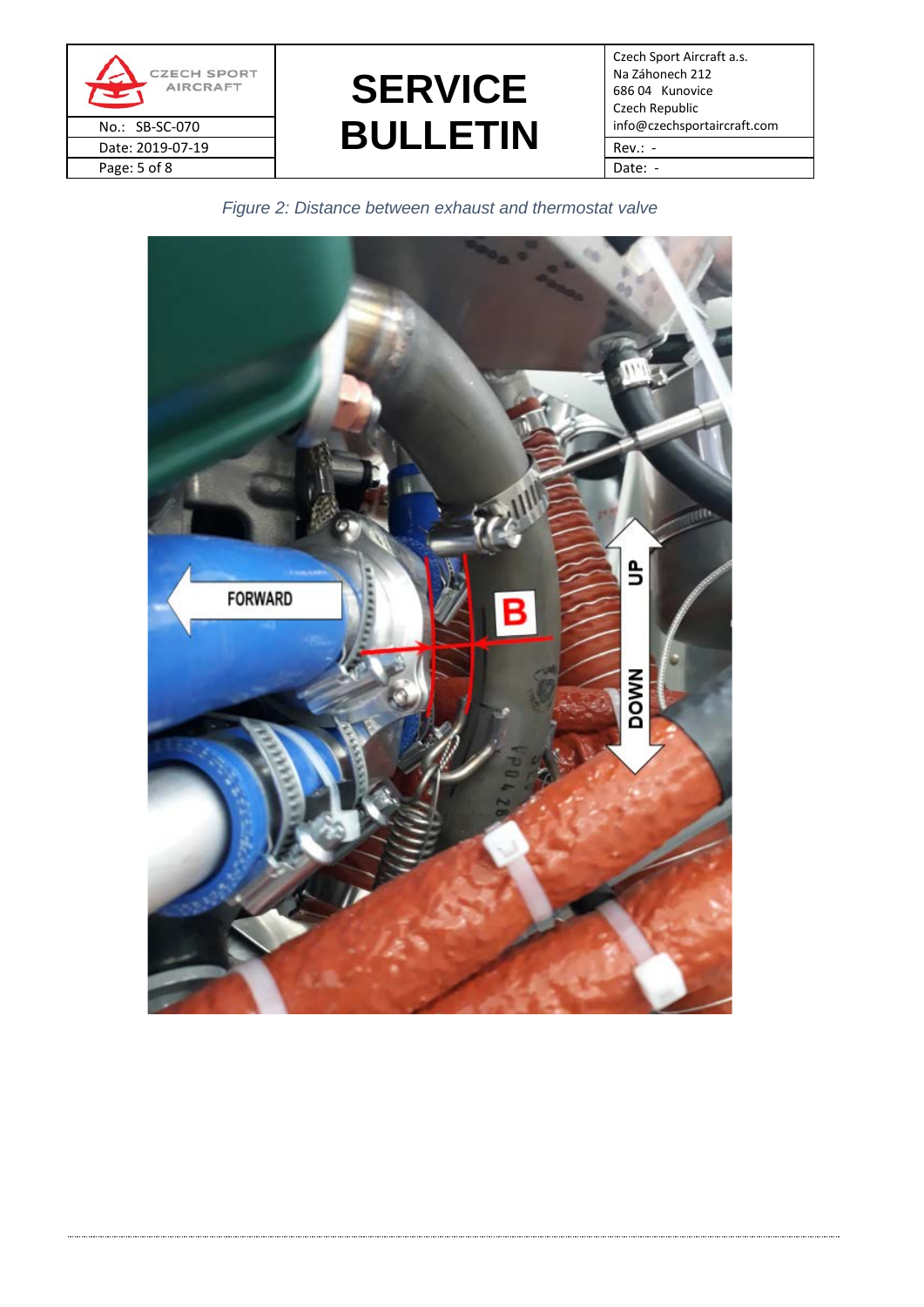

# **SERVICE**  No.: SB-SC-070<br>Date: 2019-07-19 **BULLETIN** Fev.: -Date: 2019-07-19  $\begin{array}{|c|c|c|c|c|c|c|c|c|}\n\hline\n\hline\n\end{array}$  Rev.: -

Czech Sport Aircraft a.s. Na Záhonech 212 686 04 Kunovice Czech Republic

<span id="page-5-0"></span>*Figure 3: Distance between cooling tube and engine mount – left side – bottom view*



*Figure 4: Distance between cooling tube and engine mount – right side – bottom view*

<span id="page-5-1"></span>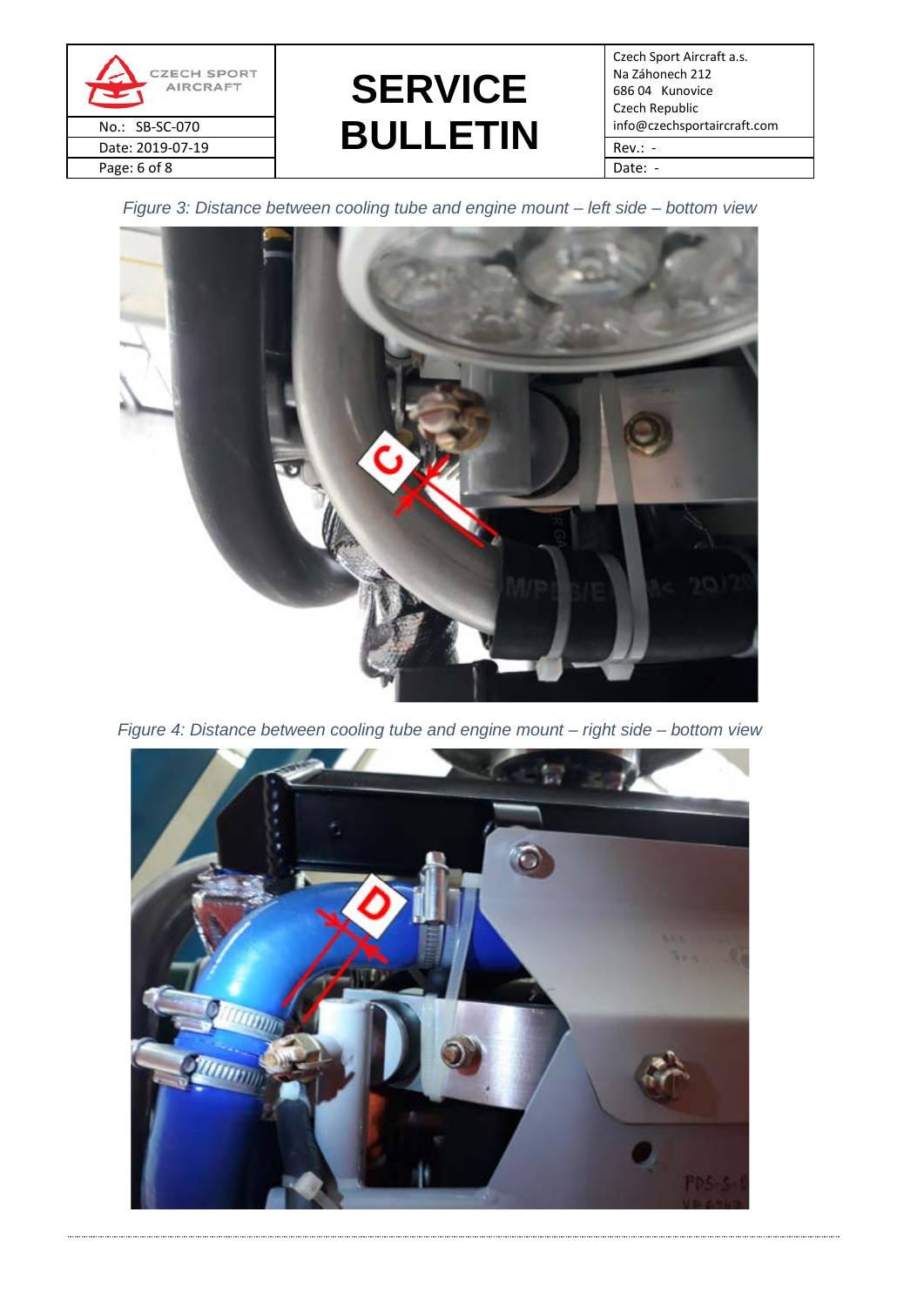



Czech Sport Aircraft a.s. Na Záhonech 212 686 04 Kunovice Czech Republic

<span id="page-6-0"></span>*Figure 5: Distance between cooling tube and alternator sensor – view from above*



*Figure 6: Distance between cooling tube and Spark plug – view from the right*

<span id="page-6-1"></span>